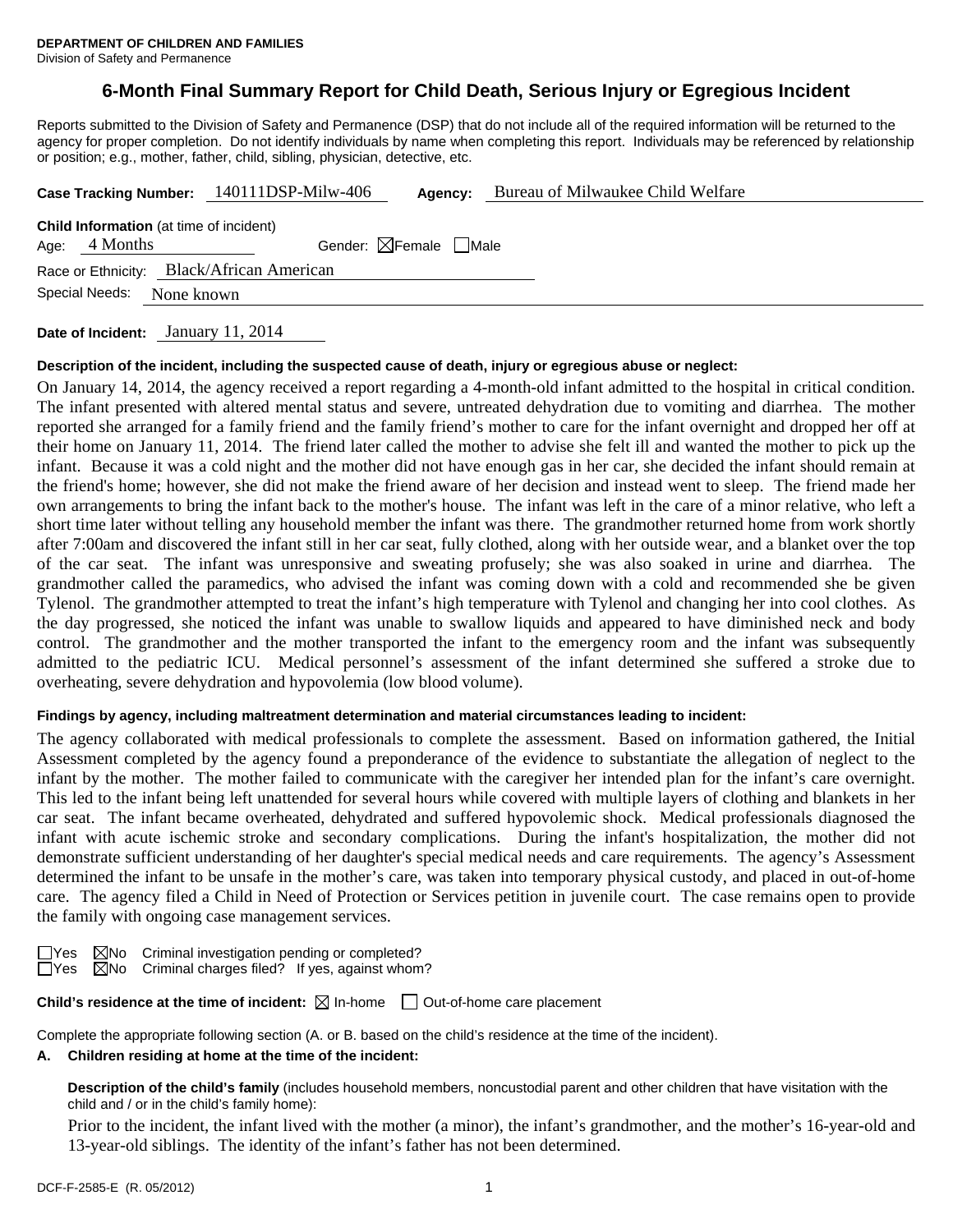**Yes No Statement of Services:** Were services under ch. 48 or ch. 938 being provided to the child, any member of the child's family or alleged maltreater at the time of the incident, including any referrals received by the agency or reports being investigated at time of incident?

## **If "Yes", briefly describe the type of services, date(s) of last contact between agency and recipient(s) of those services, and the person(s) receiving those services:**

N/A.

#### **Summary of all involvement in services as adults under ch. 48 or ch. 938 by child's parents or alleged maltreater in the previous five years:** (Does not include the current incident.)

In February 2009, the agency opened the case for BMCW Safety Services after completing an Assessment regarding a screened-in CPS Report (please refer to next section for further information regarding prior agency actions). BMCW Safety Services were provided to the family until the agency closed the case in July 2009, as outcomes were successfully achieved.

#### **Summary of actions taken by the agency under ch. 48, including any investigation of a report or referrals to services involving the child, any member of the child's family living in this household and the child's parents and alleged maltreater.** (Does not include the current incident.)

(Note: Screened out reports listed in this section may include only the date of the report, screening decision, and if a referral to services occurred at Access. Reports that do not constitute a reasonable suspicion of maltreatment or a reason to believe that the child is threatened with harm are not required to be screened in for an initial assessment, and no further action is required by the agency.)

The current automated child welfare information data base indicates prior agency history regarding the maternal grandmother and her children (now adults) between 1993 and 2002and the following information is available on this history:

On September 9, 1993, the agency screened in for assessment a CPS Report alleging neglect by the maternal grandmother of two of the infant's mother's older siblings (then age 5 and 10 years). The child welfare data base indicates these older siblings were placed in out-of home-care at that time. Petitions were filed alleging the two siblings to be Children in Need of Protection or Services, and the case remained open with the agency to provide the family with Ongoing case management services.

On May 12, 1997, the agency screened in for assessment a CPS Report alleging neglect by the maternal grandmother to the infant's mother's younger sibling at the time of that sibling's birth.

On December 6, 1999, the agency screened in for assessment a CPS Report alleging neglect to the infant's mother and two of her siblings.

On June 14, 2002, the agency screened out a CPS Report while the case was open with the agency for ongoing case management services.

On February 3, 2009, the agency screened in a CPS Report alleging neglect to the mother by the maternal grandmother as well as physical abuse to the mother by an adult older sibling. An Assessment was completed and the allegations of neglect and physical abuse were unsubstantiated. The case remained open and the family was referred to in-home safety services.

On March 6, 2009, the agency screened out a CPS Report while the case was being served in the family home. The case was open with the agency for Safety Services at the time so the worker was made aware of the information for follow-up.

On May 1, 2009, the agency screened out a CPS Report while the case was open with the agency for in-home safety services.

On July 24, 2013, the agency screened out a CPS Report.

On September 13, 2013, the agency screened out a CPS Report.

#### **Summary of any investigation involving the child, any member of the child's family and alleged maltreater conducted under ch. 48 or ch. 938 and any services provided to the child and child's family since the date of the incident:**

The agency collaborated with medical professionals to complete the assessment. Based on information gathered, the Initial Assessment completed by the agency found a preponderance of the evidence to substantiate the allegation of neglect to the infant by the mother. The mother failed to communicate with the caregiver her intended plan for the infant's care overnight. This led to the infant being left unattended for several hours and she became overheated and dehydrated. Medical personnel advised the infant suffered hypovolemic shock and an acute ischemic stroke as a result of the incident.